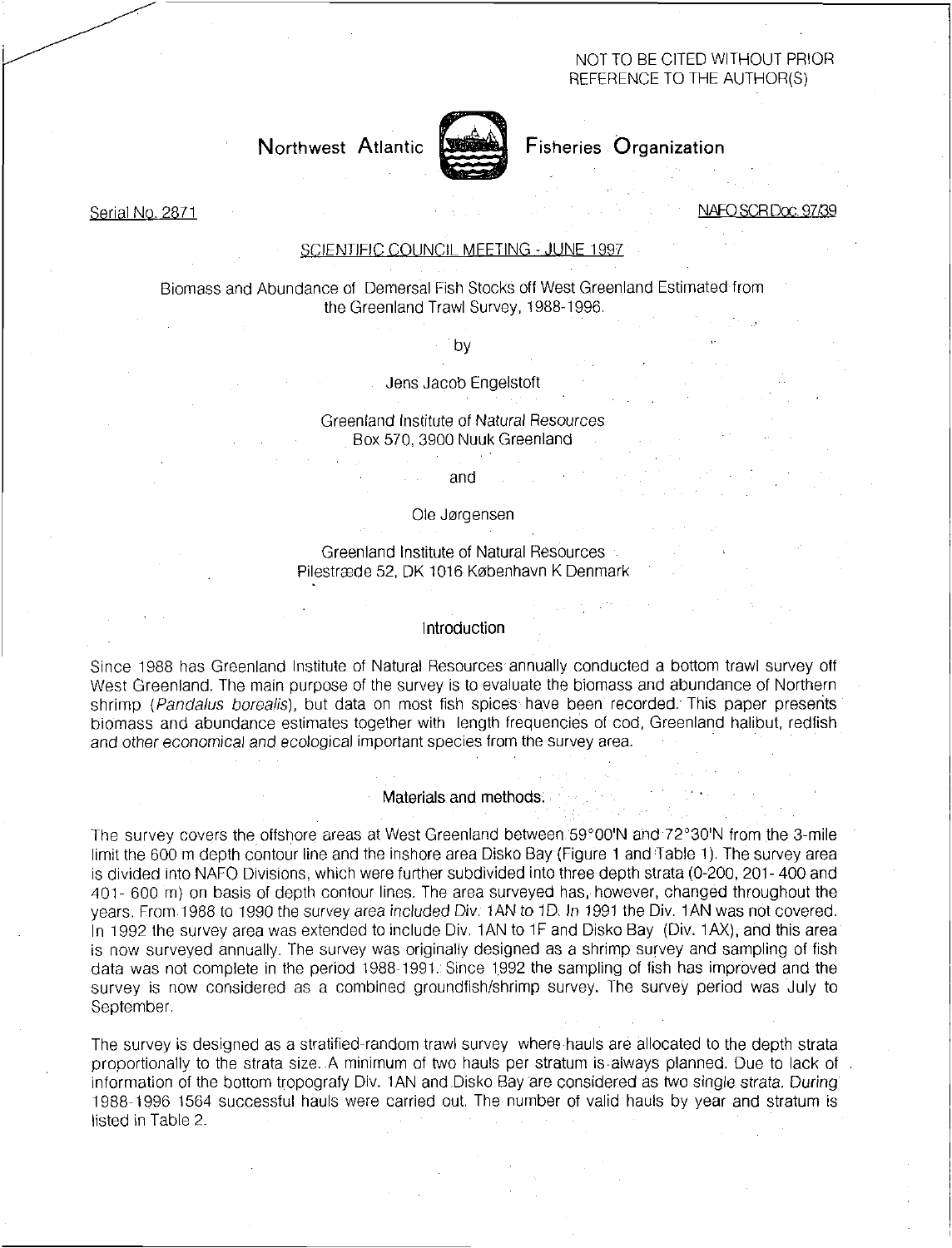The surveys have been conducted by trawlers of the same size throughout the years. Since 1991 the 722 GRT stern trawler M/Tr 'Pâmiut' has been used. The trawl is a Skjervoy 3000/20 with bobbin gear and double bag. The mesh size in the codend was 40mm from 1988 to 1992. From 1993 the mesh size in the codend has been 20 mm. The changes of mesh size did not influence the catchability of fish except for redfish abundance. Abundance estimates for redfish before 1993 are therefore adjusted in according to Bech 1994. The trawl doors in use are of the type 'Perfect', except for the 1989 survey where 'BMV' doors were used. The wing spread is estimated by use of Scanmar equipment.

The standard trawling time offshore is 60 minutes at a mean towing speed of 2.5 knots. In Disko Bay (1AX) the trawling time is 30 min. The trawling operations are performed during day time only. After each haul the catch was sorted by species or lowest taxonomic level and weighed to 0.1 kg and the number recorded. Fish were me asured as total length to 1 cm below. The caches of redfish consisted almost exclusively of specimens <20 cm. Due to difficulties in identification of species all redfish were classified as *Sebastes sp..* 

Stratified abundance and biomass estimates were calculated from catch-per-tow data using the stratum areas as weighting factor (Cochran, 1977). The coefficient of catchability was set arbitrarily at 1.0, implying that estimates are merely indices of abundance and biomass. Confidence intervals (CI) were set at the 95% level of significance of the stratified mean.

Otoliths for age determination of Greenland halibut were sampled in Disko Bay, Div. 1A, 1B and 1C. The otoliths were soaked in water and read in transparent light. Data from Div. 1A, 1B and 1C were pooled. Age distributions were estimated using age/length keys and surveys length frequencies pooled in 3 cm groups.

Catch per unit effort (CPUE) for Greenland halibut was calculated as catch in numbers pr yearclass per hour.

#### Results.

#### Greenland halibut *(Reinhardtius* hippoglossoides).

Greenland halibut was found in all divisions, but it was most common in Div. 1 AN-1C, especially in Div. 1BN. In 1996 the abundance and biomass was estimated to 603 mill. individuals and 22819 tons (Tables 3 and 4). The estimates are the largest in the time series and a significantly increase (95% level) on 100% and 86% compared to the 270 mill individuals and 12000 tons estimated in 1995. The abundance and biomass estimates in the period 1992-1995 have been relatively stable with 270-345 mill individuals and 11000-14000 tons. The increase in abundance and biomass a between 1995 and 1996 was mainly seen in the nursery areas (Div. 1BN and Disko Bay) but also in Div. 1AN.

In 1996 the length the length distribution was totally dominated by 10-13 cm fish (Figure 2). Further, a small mode around 18 cm was seen. These two modes have been seen in all surveys in the time series, although the number of fish and the relative strength of the modes have variated between years.

In 1996 the ages ranged between 1 and 11 years but the length distributions in all Divisions were dominated by age 1, especially in Div 1A and 1B and Disko Bay (Figure 3).

The CPUE (number per age per hour) of age 1 (1995 year class) was estimated at 650 and 480 specimens in 1996 in the offshore nursery area (Div. 1AS, 1BN and 1BS) and in the Disko Bay, respectively. The estimate was the largest in the time series in both areas. Year class two was also estimated to be relatively large, 100 specimens per hour offshore and 230 specimens per hour in Disko Bay (Figure 4). The figure offshore was to some extend driven by one large catch. If this haul is excluded from the analysis the mean catch per hour was 467,75 and 21 specimens of age 1 to 3, respectively. The CPUE of age 1 was thus still the largest in the time series.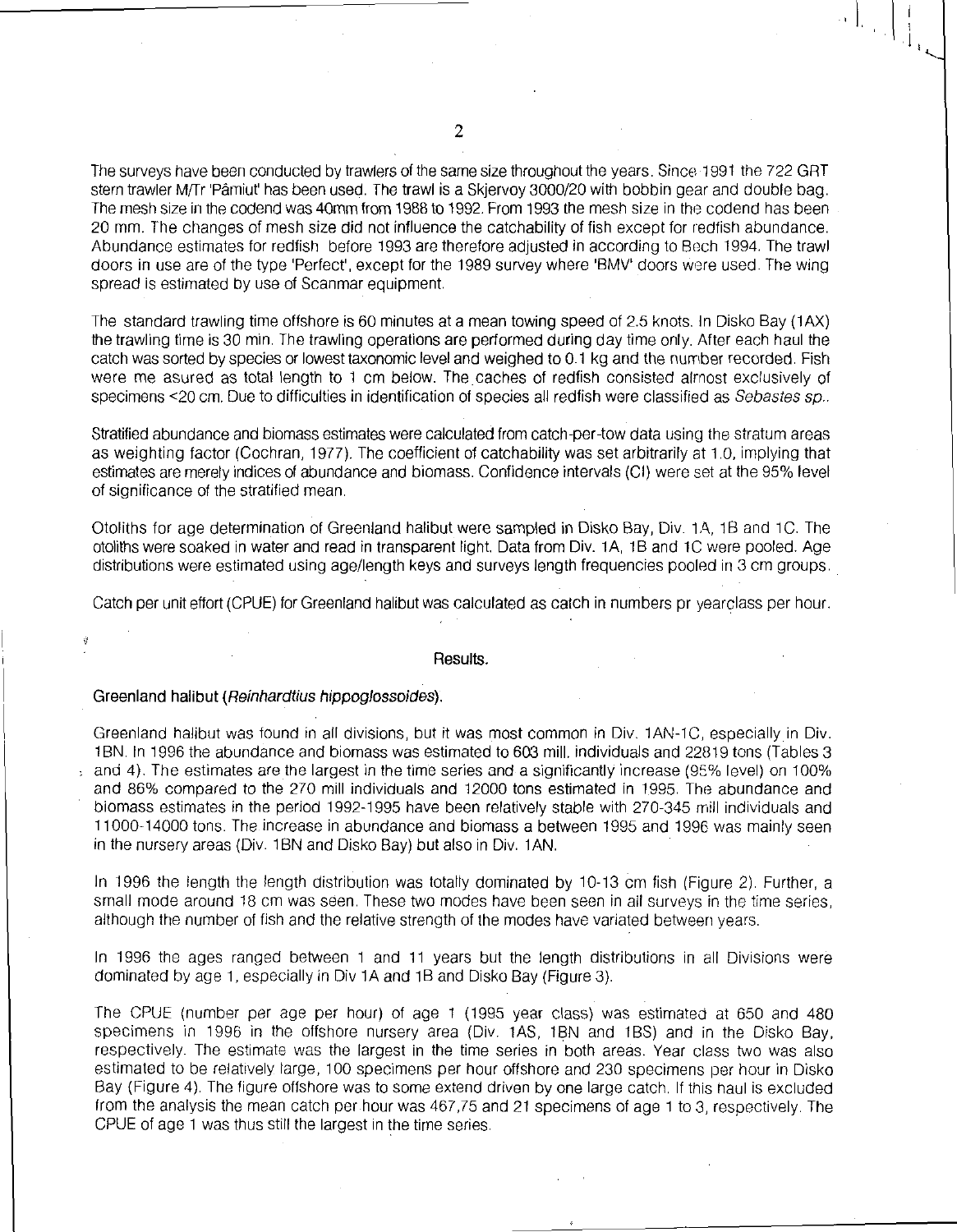#### Redfish *(Sebastes sp.).*

Redfish was found in all the survey area, but was usually most common in Div. 1BN, 1BS and 1C. In 1996 the abundance and biomass was estimated to 2.4 billion individuals and 23000 tons, respectively (Table 5 and 6). The 1996 estimate was larger than the 1995 estimate (1.1 billion individuals , and 12000 tons) but at the same level as in the period 1992-1995 (1.1-2.9 billion individuals and 12-31000 tons).

In 1996 the length ranged between 4 and 25 cm, but the catches comprised almost exclusively of species <20 cm as in the previous years (Figure 5) The length distribution .was dominated by one clear mode at 7 cm, and a small mode was seen at 12 cm, probably corresponding to age 1 and 2 (Nederaas 1990).

## American plaice *(Hipplogossoides platessoides)*

American plaice was mainly found in Div. 1A-1D. In 1996 the abundance and biomass estimated to 30 mill. individuals and 1642 tons (Table 7 and 8). The abundance and biomass estimates for American plaice has varied without any significant trend between 9 and 48 millions individuals and 656 and 1951 tons. In 1996 the length ranged *between* 5 and 35 *cm* (Figure 6). Clear modes at 10-12 and 15-20 cm were seen in 1996.

## Spotted wolffish *(Anarhichas minor)*

Spotted wolfish was evenly distributed in the survey area. In 1996 the. abundance and biomass was estimated to 0.5 mill individuals and 657 tons (Table 9 and 10). The abundance and biomass has varied through the time series without any significant trend with highest abundance estimates in 1994 (1.3 mill.) and lowest in 1993 (0.3 mill.). No length data were available for this species.

## Atlantic wolffish *(Anarhichas lupus)*

Atlantic wolffish was mainly caught south of 68°00'N. In 1996 the abundance and biomass was estimated to 2.2 mill. individuals and 375 tons (Table 11 and 12). The abundance and biomass has varied through the time series without any significant trend with highest estimates in 1994 (6.7 mill. individuals and 977 tons) and lowest in 1993 (1.0 million individuals and 228 tons). In 1996 the length ranged between 5 and 50 cm (Figure 7). The length showed a dominance of small fish .<35cm but without any clear modes.

## Cod *(Gadus morhua).*

Cod was mainly caught south of 68°00'N. In 1996 the abundance and biomass was estimated to 0.3 mill and 112 tons (Table 13 and 14). The biomass of cod has been estimated to 4,000-7,000 tons in 1988-1990. In 1992 the biomass decreased with over 95% to only 250 tons and 0.5 mill. individuals and has remained at this low since. The length of cod has ranged between 15 and 60 cm, but in 1996 the range was between 25 cm and 42 cm (Fig. 8).

### Starry skate(Raja *radiate)*

The biomass are mainly distributed in Div. 1A-1D. In 1996 the abundance and biomass was estimated to 15 mill. and 2646 tons. The abundance and biomass of starry skate has increased (statistically insignificant) form a level about 6-10 mill. and 7-1200 tons in 1991-1993 to a level of 13-16 mill. individuals and 2260-2460 tons in 1994-1996 (Table 15 and 16). No length data were available for this species.

#### **Discussion**

The survey was originally designed as a shrimp survey. The fish data are incomplete and the survey did not cover the same area in the period 1988-1991. Direct comparison was hence only possible for the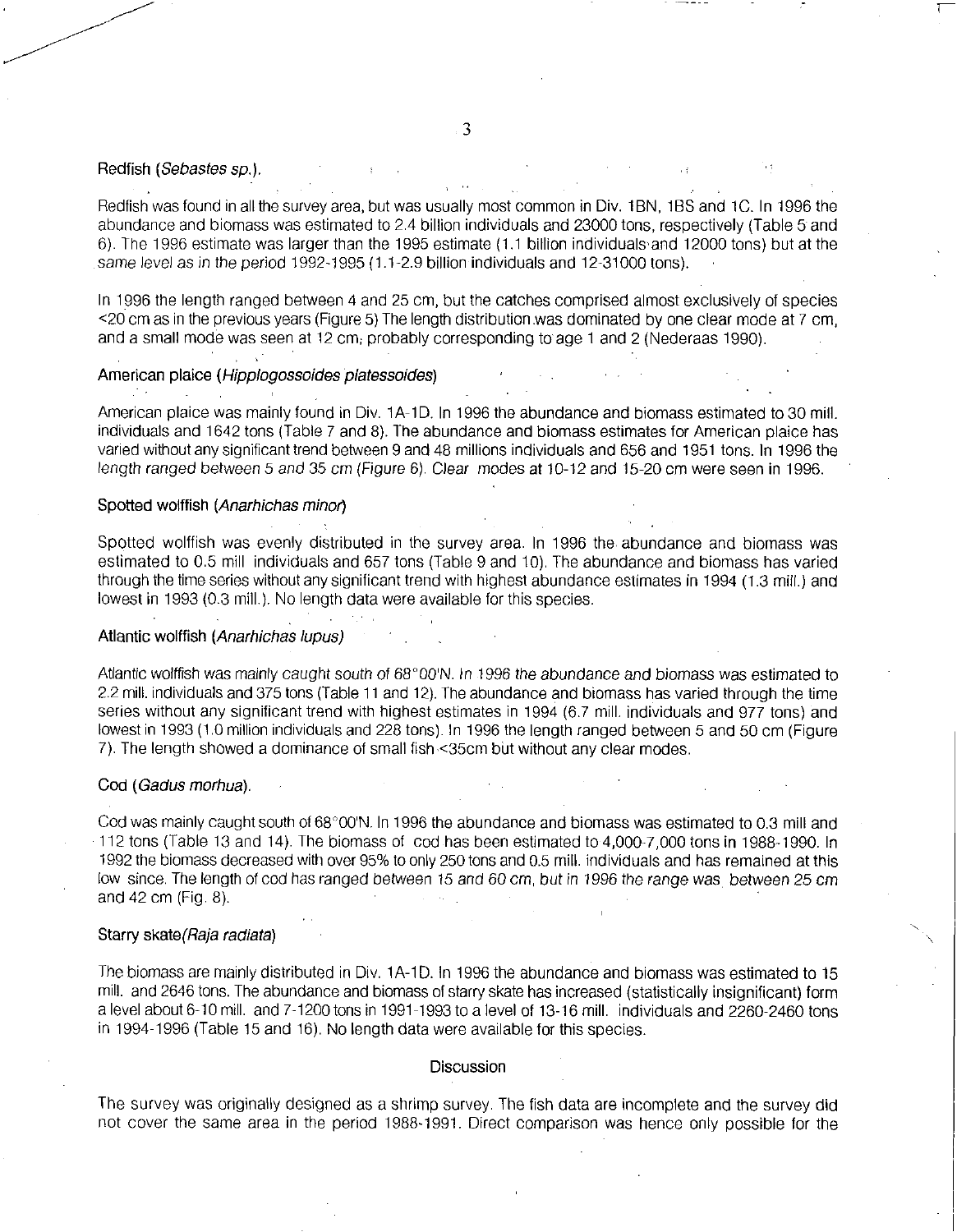period 1992-1996. The main purpose of the survey is to evaluate the biomass of northern shrimp and most effort is concentrated in the areas and depths where the commercial shrimp trawling taking place, especially on the northern slopes of the grand bank Store Hellefiskebanke (67°50N 55°00W) and in the inshore area Disko Bay, whereas Div. 1E-1F are more sparsely covered. As Store Hellefiskebanke and Disko Bay are important nursery areas for Greenland halibut and redfish as well as other important species (Smidt 1969; Taning 1949) it renders, that the abundance and biomasses estimates of the survey reflects the juvenile stock situation of these species.

Apart from an annually fishery of about 5.500 tons Greenland halibut, no fishing effort has in recent years been directed towards grundfish at West Greenland, but an extensive shrimp fishing on traditional fishing grounds is suspected to have a negative effect on the survival rates of recruits. The fishable part of all ground fish stocks seemes to have been severely depleted in recent years which was also noticed by Rätz 1996; Ogawa et al. 1994 and Yokawa et al. 1995. The low biomass and abundance of cod, American plaice, wolffish and stary skate presented in this paper supports this general picture. The survey results do however indicate a continued recruitment of Greenland halibut and redfish.

#### References

- Bech, G. Biomass and abundance of Greenland halibut and redfish from a bottom trawl survey in NAFO Subarea 1 in 1993. NAFO SCR Doc. 94/9
- Cochran, W. G. 1977. Sampling Techniques, Third edtion, Wiley & Sons.
- Ogawa, M., K. Yokawa and O. Jorgensen 1994. Results of a Stratified Random Trawl Survey off West Greenland in 1993. NAFO SCR Doc. 94/31, Ser. No N2399:1-12.

Nedreaas, K. 1980. Age determination of Northeast Atlantic Sebastes species. J. Cons. int.Mer. 47: 47: 208- 230.

- Smidt, E.L.B., 1969. The Greenland Halibut *Reinhardtius hippoglossoides* (Walb.), Biology and Exploitation in the Greenland Waters. Meddelelser fra Danmarks Fiskeri- og Havundersogelser, N.S.,6: 79-148.
- Ratz, H.J., 1996. Status of the Dermersal Fish Assamblage and Near Bottom Temperature off West Greenland, 1982-95 (Divisions 1B-1F, 0-400 m) NAFO SCR Doc. 96/4.

Taning, A.V. 1949. On the breeding places and abundance of the redfish *(Sebastes)* in the North Atlantic. *Ibid.* Journ. Cons. Vol.16 No.1: 85-96.

Yokawa, K., H. Shimizu, 0. Jorgensen and H. Yamada. 1995. Results of a statified random bottom trawl survey off West Greenland in 1994. NAFO SCR Doc. 95/23, Ser. No. N2531:1-12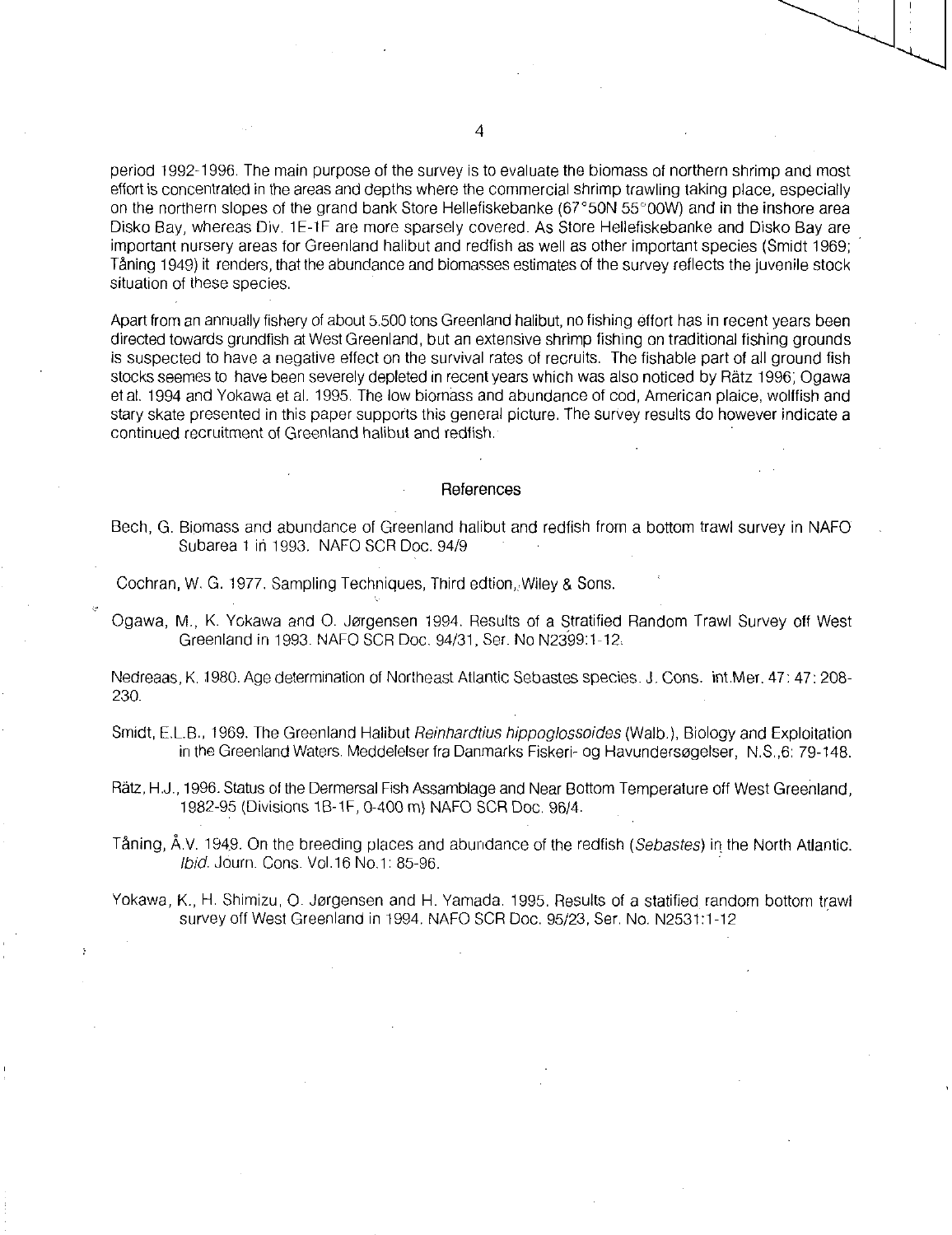|                          |        |           |         |                |                     | -5 -                    |                     |  |
|--------------------------|--------|-----------|---------|----------------|---------------------|-------------------------|---------------------|--|
| Stratum                  |        |           |         |                | depth               | area                    |                     |  |
|                          | south  | north     | east    | west           | (m)                 | (km2)                   |                     |  |
| 1AN                      | 6930'N | 7300'N    | 5000'W  | 6300'W         | $1 - 200$           |                         |                     |  |
|                          | 6930'N | 7300'N    | 5000'W  | 6300'W         | 200-400             | $41129$ .               |                     |  |
|                          | 6930'N | 7300'N    | 5000'W  | 6300'W         | 400-600             | $\sim$ $\sim$           |                     |  |
| 1AS                      | 6850'N | 6930'N    | 5000'W  | 5700'W         | $1 - 200$           | 4681                    |                     |  |
|                          | 6850'N | 6930'N    | 5000'W  | 5700'W         | 200-400 7474        |                         |                     |  |
|                          | 6850'N | 6930'N    | 15000 W | 5700'W         | 400-600 640         |                         | 不足                  |  |
| <b>IAX</b>               | 6850'N | 7030'N    | 5000'W  | 5300'W         |                     | 9364<br>不可疑。            |                     |  |
| 1BN                      | 6700'N | 6850'N    | 5000'W  | 5700'W         | $1 - 200$           | 16093                   | ÷,<br>$\rightarrow$ |  |
|                          | 6700'N | 6850'N    | 5000'W  | 5700'W         | 200-400             | 17370                   |                     |  |
| $\overline{\phantom{a}}$ | 6700'N | 6850'N    | 5000'W  | 5700'W         | 400-600             | 4133                    |                     |  |
| 1BS                      | 6615'N | $6700'$ N | 5000'W  | $\cdot$ 5700'W | $1 - 200$<br>$\sim$ | 7722                    |                     |  |
|                          | 6615'N | 6700'N    | 5000'W  | 5700'W         | 200-400 1682        |                         |                     |  |
|                          | 6615'N | 6700'N    | 5000'W  | 5700'W         | 400-600 1243        |                         |                     |  |
| 1 <sup>C</sup>           | 6415'N | 6615'N    | 5000'W  | 5700'W         | $1-200 - 17916$ .   |                         |                     |  |
|                          | 6415'N | 6615'N    | 5000'W  | 5700'W         | 200-400 5314        |                         |                     |  |
|                          | 6415'N | 6615'N    | 5000'W  | 5700'W         | 400-600             | -3366                   |                     |  |
| 1 <sub>D</sub>           | 6230'N | 6415'N    | 5000'W  | 5500'W         | $1-200$             | .8921<br>$e^{-i\omega}$ |                     |  |
|                          | 6230'N | 6415'N    | 5000'W  | 5500'W         | 200-400             | 3562                    |                     |  |
|                          | 6230'N | 6415'N    | 5000'W  | 5500'W         | 400-600             | 903                     |                     |  |
| ΙE                       | 6045'N | 6230'N    | 4800'W  | 5300'W -       | $1-200$             | 7871                    |                     |  |
|                          | 6230'N | 64.15'N   | 5000'W  | 5500'W         | 400-600             | .903                    |                     |  |
| 1E                       | 6045'N | 6230'N    | 4800'W  | $-5300 W$      | $1 - 200$           | 787 <u>î</u>            |                     |  |
|                          | 6045'N | 6230'N    | 4800'W  | 5300'W         | 200-400             | 2000                    |                     |  |
|                          | 6045'N | 6230'N    | 4800'W  | 5300'W         | 400-600             | 329                     |                     |  |
| 1F                       | 5900'N | 6045'N    | 4400'W  | 5000'W         | $1-200$             | 8808                    |                     |  |
|                          | 5900'N | 6045'N    | 4400'W  | 5000'W         | 200-400             | 3330                    |                     |  |
|                          | 5900'N | 6045'N    | 4400'W  | 5000'W         | 400-600             | 1211                    |                     |  |
| <b>Total West</b>        |        |           |         |                |                     | 165698                  |                     |  |

Table 1 Specification of strata. 1AX=Disko Bay...

 $\frac{198P}{P}$ Table 2. Numbres of valid hauls, 1992-1996. IAX=Disko Bay.

| Year | 1AN   | 1AS              | 1AX    | 1BN            | <b>IBS</b> | 1C                          | ıD                             | 1E     | ıF | Total |
|------|-------|------------------|--------|----------------|------------|-----------------------------|--------------------------------|--------|----|-------|
| 1988 | 23    | 14               | *      | 25             | 5.         |                             | 4                              | $\ast$ |    | 78    |
| 1989 | $-37$ | $-11$<br>$\cdot$ | $\ast$ | .60<br>South 1 | 13         | 21<br>12.477                |                                | 朱      |    | 144   |
| 1990 | 28    | 20               | *      | 69             | 17         | 35                          | 21                             |        | *  | 190   |
| 1991 | .∗    |                  | 47     | 54             | 17         | 11                          | 9                              | 素      | *  | 149   |
| 1992 | 32    | 16               | 44     | 42             | -8         | $-18$<br>$\hat{\mathbf{z}}$ | 19                             |        | 11 | 201   |
| 1993 | 23    | 13               | 32     | 44             | 10         | 21                          | 16                             | 14     | 14 | 216   |
| 1994 | 28    | 19               | 30     | 52             | $\div 10$  | 24                          | 10                             | 10     | 9  | 192   |
| 1995 | 17    | 11               | 37     | 53             | 13         | 29                          | $-15$                          | 14     | 11 | 200.  |
| 1996 | 22    | $12-$            | 36     | 52             |            | 29                          | 12                             | 9      |    | 194   |
|      |       |                  |        |                |            |                             |                                |        |    |       |
|      |       |                  |        |                |            |                             | $\mathcal{L} = 2\mathcal{L}_1$ |        |    |       |
|      |       |                  |        |                |            |                             |                                |        |    |       |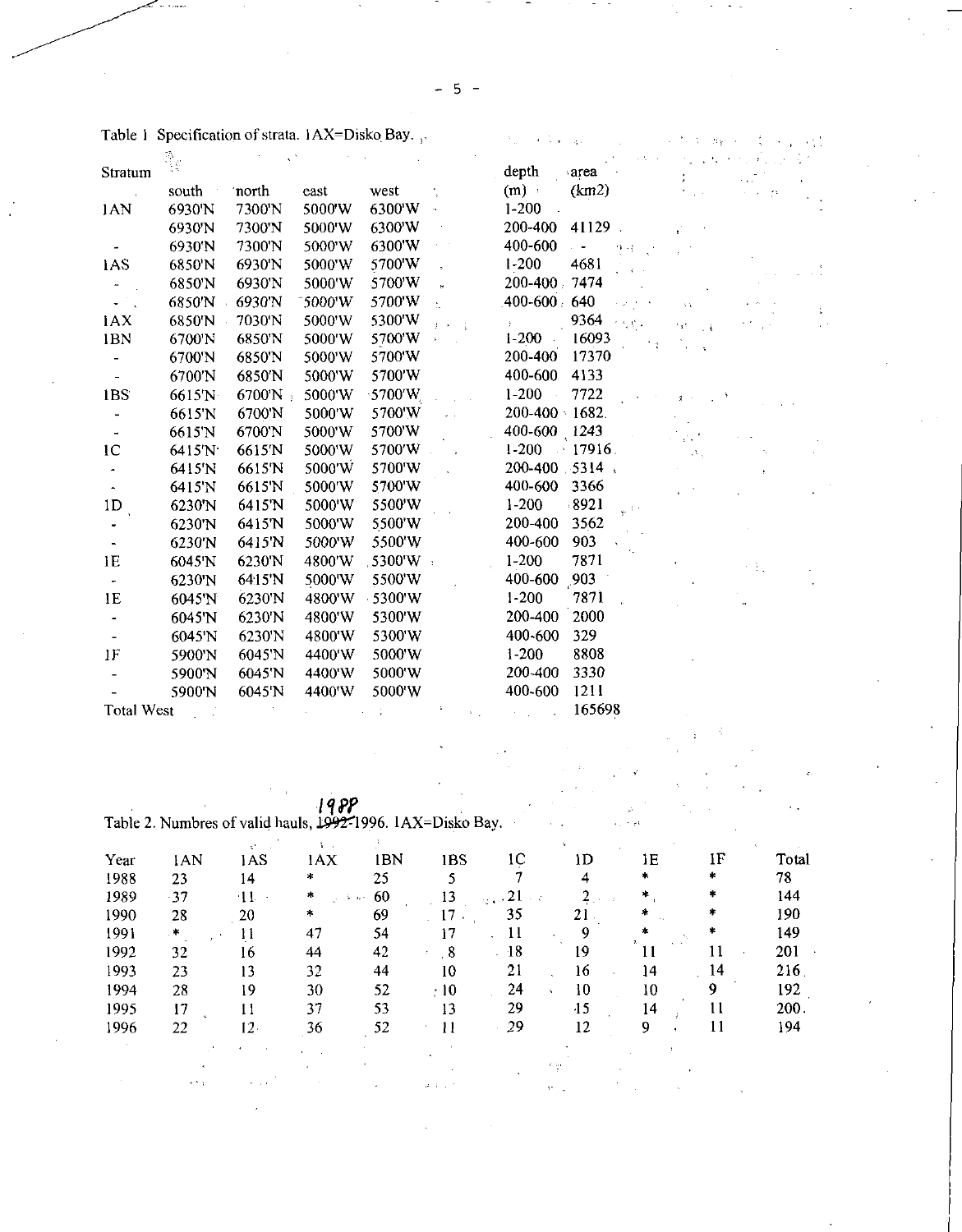|              |        |         |                |       |     |              | Tabel 3 Greenland halibut (Reinhardtius hippoglossoides). Abundance indices (x1000) for West Greenland with |    |
|--------------|--------|---------|----------------|-------|-----|--------------|-------------------------------------------------------------------------------------------------------------|----|
|              |        |         |                |       |     |              | 95% confidence limits in per cent of the stratified mean. () incomplete coverage of survey area.            |    |
| Year IAN IAS |        | IAX IBN | - IBS -        | -1С - | 11) | $\mathbf{E}$ | IF Wester                                                                                                   | CI |
| 1000, 102500 | $\sim$ | 110000  | $\overline{a}$ |       |     |              | 1.75.75.75.75.75                                                                                            |    |

|       |             |        |        |        |       |       | .         | . .     |   | $\cdots$ $\cdots$ | ◡  |
|-------|-------------|--------|--------|--------|-------|-------|-----------|---------|---|-------------------|----|
|       | 1988 103500 | 2697   |        | 110900 | 7572  | 2140  | 194       | *       |   | $*(251263)$       | 26 |
| 1989. | *           | $\sim$ | * 1    | $\ast$ | *     | *     | $\bullet$ | $\star$ | * |                   | *  |
| 1990. | 21730       | 1290   | *      | 58310  | 4920  | 950   | 297       |         |   | (83070)           | 24 |
| 1991  | *           | 508    | 25980  | 58710  | 2972  | 1308  | 1821      | *       |   | * $(91300)$       | 25 |
| 1992. | 31920       | 4100   | 68690  | 235900 | 1599  | 1230  | 568       | 594     |   | 0 344556          | 27 |
| 1993. | 28170       | 14290  | 35240  | 174100 | 10230 | 4295  | 3910      | 3517    |   | 427 274161        | 32 |
| 1994. | 21780       | 24490  | 43760  | 170500 | 12050 | 20720 | 133       | 397     |   | 559 296644        | 27 |
| 1995  | 18900       | 11320  | 83220  | 111100 | 22830 | 14320 | 5651      | 201     |   | 339 267875        | 21 |
|       | 1996 118100 | 2049   | 111500 | 326500 | 13530 | 18700 | 11790     | 129     |   | 355 602732        | 22 |
|       |             |        |        |        |       |       |           |         |   |                   |    |

Table 4 Greenland halibut *(Reinhardtius hippoglossoides).* Biomass indices (tons) for West Greenland with 95% confidence limits in per cent of the stratified mean. () incomplete coverage of survey area.

| Year | 1AN    | 1AS  | 1AX  | 1BN  | 1BS  | 1C   | 1D     | 1E           | 1F     | Westgr. | CI     |
|------|--------|------|------|------|------|------|--------|--------------|--------|---------|--------|
| 1988 | 9334   | 1012 | *    | 5955 | 1416 | 1009 | 85     | $\ast$       | $\ast$ | (18810) | 25     |
| 1989 | 1342   | 294  | *    | 1364 | 85   | 333  | $\ast$ | $\ast$       | *      | *       | $\ast$ |
| 1990 | 2543   | 251  | *    | 4384 | 278  | 271  | 174    | $\pmb{\ast}$ | *      | (7901)  | 19     |
| 1991 | $\ast$ | 5    | 2147 | 1705 | 88   | 286  | 70     | $\ast$       | *      | (4301)  | 19     |
| 1992 | 2980   | 161  | 3802 | 4715 | 377  | 270  | 70     | 46           | 0      | 12422   | 19     |
| 1993 | 2558   | 252  | 2364 | 3617 | 757  | 587  | 449    | 121          | 44     | 10649   | 23     |
| 1994 | 2069   | 849  | 2488 | 4407 | 1799 | 1786 | 99     | 11           | 27     | 13534   | 26     |
| 1995 | 1627   | 168  | 5053 | 2305 | 949  | 1178 | 459    | 6            | 46     | 11791   | 19     |
| 1996 | 4363   | 41   | 8047 | 7204 | 508  | 1575 | 959    | 8            | 114    | 22819   | 21     |
|      |        |      |      |      |      |      | ŵ      |              | ø.     |         |        |
|      |        | ÷.   |      |      |      |      |        |              |        |         |        |

Table 5 Redfish *(Sebastes sp.).* Abundance indices (1000) for West Greenland with 95% confidence limits in per cent of the stratified mean.

| Year  | 1AN   | 1AS.  | 1AX          | TRN. | TBS.         | 1C           | ID    | 1E.   | IF Wester.                                              | CI. |
|-------|-------|-------|--------------|------|--------------|--------------|-------|-------|---------------------------------------------------------|-----|
| 1992. | 7647  | 45740 | 6227 1032000 |      | 205200       | 55770 29050  |       | 5386  | 6528 1393925                                            | -33 |
| 1993  | 9222  | 28290 | 5838 408100  |      |              |              |       |       | 22430 173300 189900 660000 248500 1145834               | 29  |
| 1994  | 48530 | 89130 |              |      |              |              |       |       | 12470 1747000 357800 291200 102300 12740 118900 2780507 | 26  |
| 1995. | 56920 | 23260 | 10430 604800 |      | 55970 216300 |              | 95150 | 4592  | 5163 1072621                                            | 22  |
| 1996  | 2452  | 3956. | 5493 1980000 |      |              | 66080 118500 | 67390 | 10740 | 63060 2448154                                           | 29  |

Table 6 Redfish *(Sebastes sp.).* Biomass indices (tons) for West Greenland with 95% confidence limits in per cent of the stratified mean. () incomplete coverage of survey area.

| Year | 1AN  | 1AS  | 1 A X  | IBN   | 1BS  | ıс   | lD   | 1E  | 1F   | Westgr.     | CI |
|------|------|------|--------|-------|------|------|------|-----|------|-------------|----|
| 1989 | 554  | 164  | *      | 5110  | 2381 | 2307 | 2180 | *   |      | $*$ (12690) | 30 |
| 1990 | 882  | 1908 | $\ast$ | 7373  | 471  | 1753 | 710  | *   |      | $*$ (13077) | 19 |
| 1991 | *    | 13   | 242    | 7261  | 408  | 1091 | 1421 | *   | .≉   | (10437)     | 23 |
| 1992 | 279  | 490  | 330    | 13970 | 2928 | 1419 | 837  | 76  | 279  | 20609       | 28 |
| 1993 | 309  | 701  | 270    | 6904  | 330  | 1327 | 2232 | 652 | 1119 | 13843       | 31 |
| 1994 | 1604 | 2138 | 451    | 17303 | 2912 | 4063 | 883  | 200 | 1519 | 30623       | 45 |
| 1995 | 1225 | 231  | 569    | 4178  | 1012 | 2618 | 1982 | 256 | 68   | 12139       | 22 |
| 1996 | 40   | 61   | 495    | 14879 | 1727 | 3015 | 2161 | 284 | 1964 | 22108       | 27 |

6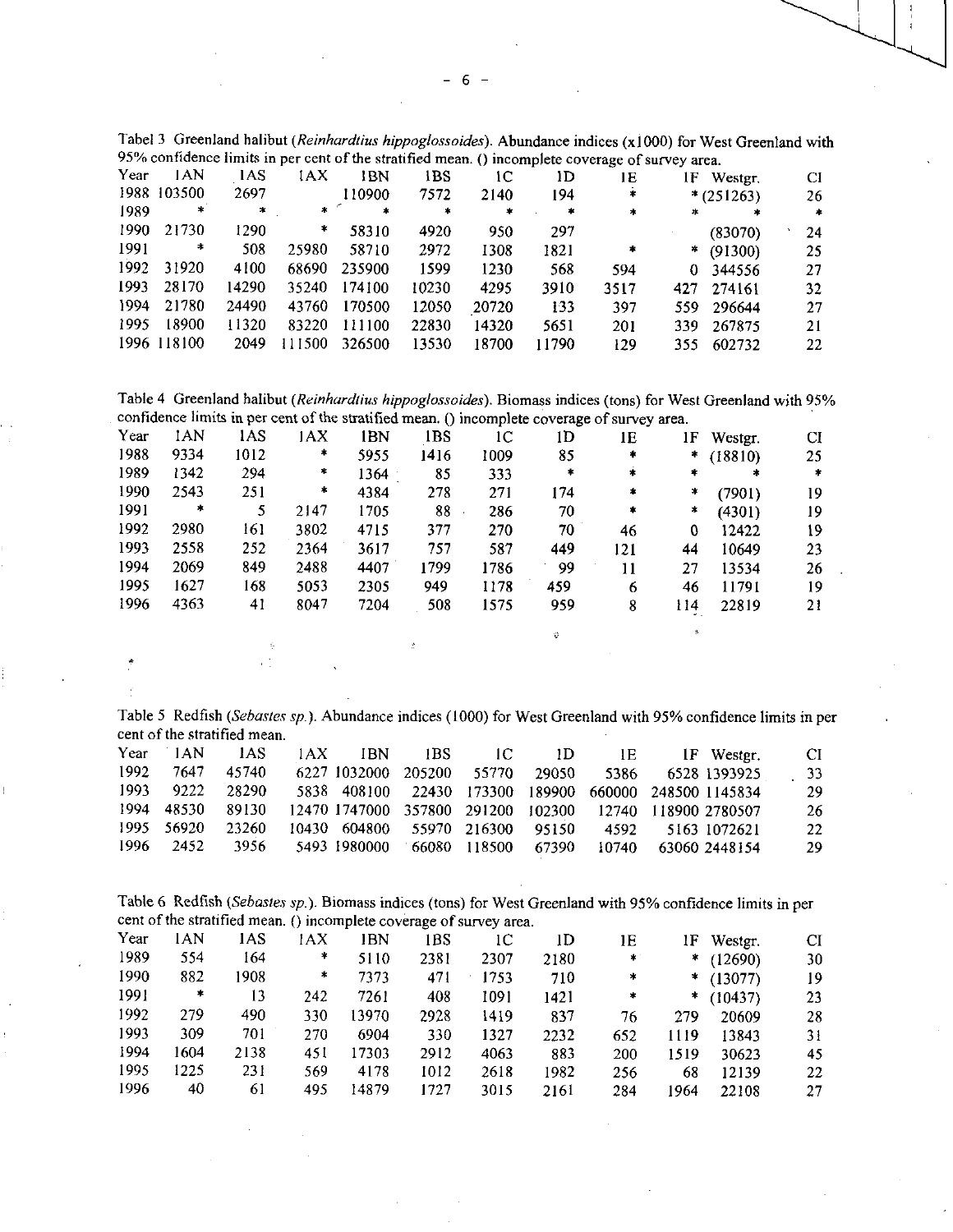|      |                                            |                         |                                  |                                                       |                                                                  |                                               |                                                                                                            |                  |                | Table 7. American plaice (Hipplogossoides platessoides). Abundance indices (1000) for West Greenland with 400 |        |
|------|--------------------------------------------|-------------------------|----------------------------------|-------------------------------------------------------|------------------------------------------------------------------|-----------------------------------------------|------------------------------------------------------------------------------------------------------------|------------------|----------------|---------------------------------------------------------------------------------------------------------------|--------|
|      |                                            |                         |                                  |                                                       |                                                                  |                                               | 95% confidence limits in per cent of the stratified mean. () incomplete coverage of survey area. $\sim$ 33 |                  |                |                                                                                                               |        |
| Year | 1AN                                        | 1AS                     | 4AX                              | <b>IBN</b>                                            | 1BS                                                              | 1 <sup>C</sup>                                | 1D                                                                                                         | 1E               |                | 1F Westgr.                                                                                                    | CI     |
| 1991 | $\pmb{\ast}$ .                             | 460                     | 535                              | 3630                                                  | 506                                                              | 3659                                          | 3412                                                                                                       | $\pmb{\ast}$     | ÷              | (12204)                                                                                                       | 43     |
| 1992 | 1297                                       | 421                     | 1569                             | $1618 -$                                              | 629                                                              | 1820                                          | 1267                                                                                                       | 683              | 112            | 9415                                                                                                          | 25     |
| 1993 | 1577                                       | 315                     | $1071 -$                         | 3477                                                  | $964 -$                                                          | 2147                                          | 1817                                                                                                       | 497              | 725            | 12589                                                                                                         | $23 -$ |
| 1994 | 3272                                       | 1493                    | 3181                             | 20950                                                 | $7001^{-3}$                                                      | 10420                                         | 819                                                                                                        | 441              | 694            | 48269                                                                                                         | 27     |
| 1995 | 1068                                       | 283                     | 1733                             | 6365                                                  | 1193                                                             | 2812                                          | 3863 <sup>'</sup>                                                                                          | 589              | 572            | 18478                                                                                                         | 23     |
| 1996 | 2174                                       | 607                     | 8072                             | 5776                                                  | 2602                                                             | 4599                                          | 4732                                                                                                       | 251              | 751            | 29564                                                                                                         | 21     |
|      |                                            |                         |                                  |                                                       |                                                                  |                                               |                                                                                                            |                  |                |                                                                                                               |        |
|      |                                            |                         |                                  |                                                       | $\zeta=11$                                                       |                                               | $\Delta \sim 10^{-1}$                                                                                      | <b>September</b> |                |                                                                                                               |        |
|      |                                            |                         |                                  |                                                       |                                                                  |                                               |                                                                                                            |                  |                | Table 8 American plaice (Hipplogossoides platessoides). Biomass indices (tonss) for West Greenland with 95%   |        |
|      |                                            |                         |                                  |                                                       |                                                                  |                                               | confidence limits in per cent of the stratified mean. () incomplete coverage of survey area.               |                  |                |                                                                                                               |        |
| Year | 1AN                                        | 1AS                     | AX                               | 1BN                                                   | 1BS                                                              | 1 <sup>C</sup>                                | 1 <sub>D</sub>                                                                                             | 1E               | 1F             | Westgr.                                                                                                       | CI     |
| 1989 | 38                                         | 53                      | ¥.                               | 151                                                   | 111                                                              | 392                                           | 64                                                                                                         | $\pmb{\ast}$     | $\ast$         | (810)                                                                                                         | 29     |
| 1990 | $\cdot 0$                                  | $\boldsymbol{0}$        | $\ast$                           | 120                                                   | 48                                                               | 145                                           | 364                                                                                                        | $\ast$           | $\ast$         | (677)                                                                                                         | 40     |
| 1991 | $\ast$                                     | $\overline{\mathbf{5}}$ | 89                               | $118 -$                                               | 58                                                               | 160                                           | 380                                                                                                        | $\ddot{}$        | $\star$        | (194)                                                                                                         | 64     |
| 1992 | 52                                         | 11                      | 126                              | 84                                                    | 53                                                               | 140                                           | 118                                                                                                        | 65               | $\tau$         | 656                                                                                                           | 26     |
| 1993 | 68                                         | 25                      | 71                               | 97                                                    | 36                                                               |                                               | 137                                                                                                        | 47               | 32             |                                                                                                               |        |
| 1994 | 140                                        | 96                      |                                  |                                                       |                                                                  | 101                                           |                                                                                                            |                  |                | 614                                                                                                           | 28     |
|      |                                            |                         | 285                              | 599                                                   | 343                                                              | 316                                           | 66                                                                                                         | 32               | 74             | 1951                                                                                                          | 23     |
| 1995 | 82                                         | 17                      | 264                              | 211                                                   | 61                                                               | 97                                            | 167                                                                                                        | 35               | 17             | 951                                                                                                           | 20     |
| 1996 | 158                                        | 48                      | 715                              | 264                                                   | 95                                                               | 158                                           | 161                                                                                                        | 12               | 30             | 1642                                                                                                          | 20     |
|      |                                            |                         |                                  | Proposed a control                                    |                                                                  | All the Control of Control                    | $\mathcal{A}$                                                                                              |                  |                | $\sim$ $\eta$                                                                                                 |        |
|      |                                            |                         |                                  |                                                       | $\mathcal{L}_{\text{max}} = 0.01$ and $\mathcal{O}(\mathcal{O})$ | $\mathcal{O}(2\pi)$ . The $\mathcal{O}(2\pi)$ | $\sim 10^{11}$ m $\rm{M}_{\odot}$                                                                          |                  |                |                                                                                                               |        |
|      |                                            |                         |                                  |                                                       |                                                                  |                                               |                                                                                                            |                  |                |                                                                                                               |        |
|      |                                            |                         |                                  |                                                       |                                                                  |                                               |                                                                                                            |                  |                |                                                                                                               |        |
|      |                                            |                         |                                  |                                                       |                                                                  |                                               |                                                                                                            |                  |                |                                                                                                               |        |
|      | $\ddot{\phantom{a}}$                       |                         |                                  |                                                       |                                                                  |                                               |                                                                                                            |                  |                |                                                                                                               |        |
|      |                                            |                         |                                  |                                                       |                                                                  |                                               |                                                                                                            |                  |                | Table 9 Spottet wolffish (Anarhichas minor). Abundance indices (1000) for West Greenland with 95%             |        |
|      |                                            |                         |                                  | confidence limits in per cent of the stratified mean. |                                                                  |                                               |                                                                                                            |                  |                |                                                                                                               |        |
| Year | <b>IAN</b>                                 | 1AS                     | <b>IAX</b>                       | 1BN                                                   | 1BS                                                              | 1 <sup>C</sup>                                | 1D                                                                                                         | 1E               | 1F             | Westgr.                                                                                                       | CI     |
| 1992 | 49                                         | $31^{\circ}$            | 9                                | 49                                                    | 28                                                               | 50                                            | 28                                                                                                         | 39               | 60             | 343                                                                                                           | 22     |
| 1993 | 61                                         | 21<br>$\epsilon$        | 14                               | 47                                                    | 41                                                               | 41                                            | 29                                                                                                         | 32               | 33             | 287                                                                                                           | 23     |
| 1994 | 113                                        | 193                     | 16                               | 318                                                   | 57                                                               | 427                                           | 35                                                                                                         | 13               | 80             | 1253                                                                                                          | 23     |
| 1995 | 176                                        | 38                      | 7                                | $60$ .                                                | 52                                                               | 46                                            | 34                                                                                                         | 47               | 35             | 495                                                                                                           | 19     |
| 1996 | 177                                        | 23                      | $\mathbf{r}$<br>$\boldsymbol{6}$ | 145                                                   | 52                                                               | 34                                            | 34 <sup>3</sup>                                                                                            | $0+$             | 41             | 512                                                                                                           | $22\,$ |
|      |                                            |                         |                                  |                                                       |                                                                  |                                               |                                                                                                            |                  |                |                                                                                                               |        |
|      |                                            |                         |                                  |                                                       |                                                                  |                                               |                                                                                                            |                  |                |                                                                                                               |        |
|      |                                            |                         |                                  |                                                       |                                                                  |                                               |                                                                                                            |                  |                | Table 10 Spottet wolffish (Anarhichas minor). Biomass indices (tons) for West Greenland with 95% confidence   |        |
|      | limits in per cent of the stratified mean. |                         |                                  |                                                       |                                                                  |                                               |                                                                                                            |                  |                |                                                                                                               |        |
| Year | $1AN$ <sup>2</sup>                         | 1AS                     | <b>JAX</b>                       | <b>IBN</b>                                            | $IBS$ .                                                          | 1 <sup>C</sup>                                | 1 <sub>D</sub>                                                                                             | 1E               | 1F             | Westgr.                                                                                                       | CI     |
| 1992 | 11                                         | 65                      | 35                               | 85                                                    | 9 <sup>o</sup>                                                   | 37                                            | 26                                                                                                         | 11               | 273            | 552                                                                                                           | $35 -$ |
| 1993 | 40                                         | $\bf{8}$                | 67                               | 45                                                    | 18                                                               | 44                                            | $\overline{4}$                                                                                             | $\leq$ .         | 187            | 413                                                                                                           | 58     |
| 1994 | 213                                        | 105                     | 15                               | 81                                                    | 55 <sup>0</sup>                                                  | 164                                           | 56                                                                                                         | 12               |                |                                                                                                               |        |
| 1995 | 65                                         | 20                      |                                  |                                                       | 19 <sup>°</sup>                                                  |                                               |                                                                                                            |                  | $\overline{A}$ | 705                                                                                                           | 20     |
|      |                                            | $\leq$                  | 14<br>9                          | 51                                                    |                                                                  | 29                                            | 20                                                                                                         | 20               | 196            | 433                                                                                                           | 32     |
| 1996 | 267                                        |                         |                                  | 255<br>¢                                              | 25                                                               | 7                                             | 34                                                                                                         | $\boldsymbol{0}$ | 60             | 657                                                                                                           | 23     |

 $\bar{z}$ 

- 7

 $\sim$ 

itir film

 $\sim$ 

 $\sim$ 

 $\sigma_{\rm{eff}}$ 

 $\sim$ 

 $\sim$  77.5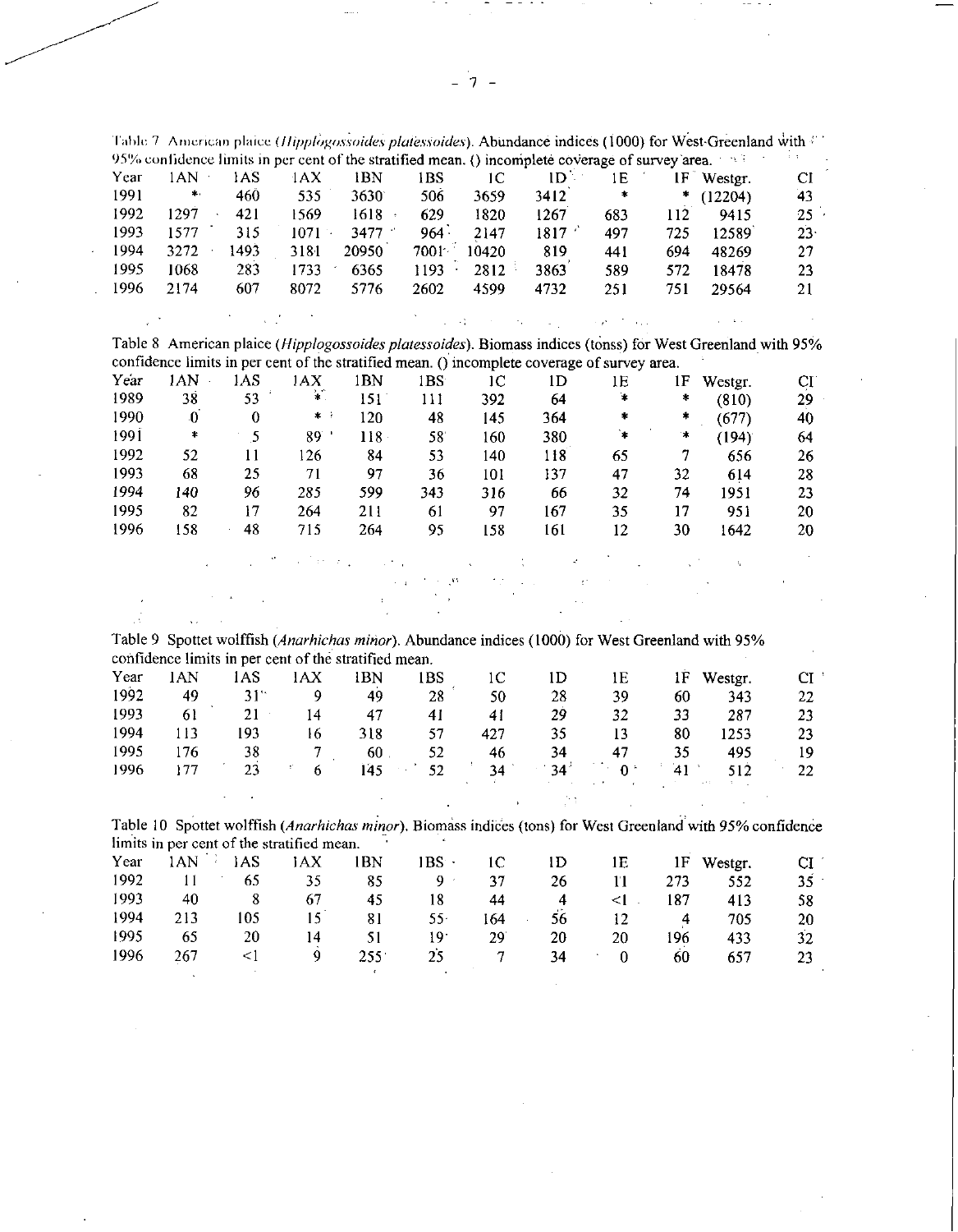|  | Table 11 Atlantic wolffish (Anarhichas lupus). Abundance indices (1000) for West Greenland with 95% |  |  |  |
|--|-----------------------------------------------------------------------------------------------------|--|--|--|
|  | confidence limits in per cent of the stratified mean.                                               |  |  |  |

|      |       | confidence limits in per cent of the stratified mean. |      |     |     |      |     |     |      |         |        |
|------|-------|-------------------------------------------------------|------|-----|-----|------|-----|-----|------|---------|--------|
| Year | 1 A N | 1AS                                                   | 1AX  | IBN | 1BS | łС   | ۱D  | 1E  | 1F   | Wester. | CI     |
| 1992 |       |                                                       | 4    | 39  |     | 203  | 107 | 291 | 213  | 1133    | 37     |
| 1993 | 17    | 12.                                                   |      | 33  | 43  | 233  | 240 | 231 | 205  | 1020    | 28     |
| 1994 | 17    | 35                                                    | 16 : | 512 | 263 | 2129 | 518 | 598 | 2628 | 6717    | 38     |
| 1995 | 15    | 0                                                     | U    | 120 | 120 | 365  | 123 | 626 | 261  | 1630    | $31 -$ |
| 1996 |       | 41                                                    |      | 19، | 134 | 391  | 361 | 430 | 725  | 2207    | 30     |

Table 12 Atlantic wolffish *(Anarhichas lupus).* Biomass indices (tons) for West Greenland with 95% confidence limits in per cent of the stratified mean.

| Year | IAN | 1AS | 1AX | 1BN | 1BS | ıс  | 1D. | 1E   | 1F.   | Westgr. | <b>CI</b> |
|------|-----|-----|-----|-----|-----|-----|-----|------|-------|---------|-----------|
| 1992 |     |     |     |     | 51  | 34  | 24  | 62   |       | 257     | 34        |
| 1993 |     |     |     | ٦.  |     | 31  | 45  | 21   | ı 16  | 228     | 36        |
| 1994 |     |     | O   | 77  | 59  | 237 | 45  | 107  | 436   | 977     | 41        |
| 1995 |     |     |     | 33  | 10  | 35  | 36  | 153. | $-40$ | 307     |           |
| 1996 |     |     | 4   | 21  | 52  | 46  | 56  | 76   | 120   |         | 29        |

Table 13 Cod *(Gadus morhua).* Abundance indices (1000) for West Greenland with 95% confidence limits in per cent of the stratified mean. () incomplete coverage of survey area.

| Year  | AN | IAS | IAX | IBN | 1BS | ıс  |     | 1E  | IF              | Westgr. |                 |
|-------|----|-----|-----|-----|-----|-----|-----|-----|-----------------|---------|-----------------|
| 1991  | *  |     |     |     | 32  | 429 | 78  | ×   | *               | (528)   | 73 <sub>s</sub> |
| 1992  |    |     | 4   | 16  | 33  | 242 | 242 |     |                 | 547     | 45              |
| 1993  |    | J.O |     | 0⇒  | 0   | 54  | 36  | 205 | 12 <sup>2</sup> | 308     | 67              |
| -1994 |    |     |     |     | 54  | 98  |     |     |                 | 167     | 43              |
| 1995  |    | 0.  |     | 33  | 17  | 504 | 42  | 20  | 46              | 662     | 58              |
| 1996  |    |     |     |     |     | 47  | 78  | 66  | 108             | 298     | 40              |
|       |    |     |     |     |     |     |     |     |                 |         |                 |

Table 14 Cod *(Gadus morhua).* Biomass indices (tons) for West Greenland with 95% confidence limits in per cent of the stratified mean. () incomplete coverage of survey area.

| Year  | 1AN | IAS | 1AX | <b>BN</b> | 1BS | ١C   | 1D   | 1E | 1F | Westgr. | CI |
|-------|-----|-----|-----|-----------|-----|------|------|----|----|---------|----|
| 1988  |     |     | *   | 35        | 0   | 1230 | 2613 |    | *  | (3879)  | 81 |
| 1989  | 44  |     | *   | 73        |     | 41   | 1002 | 宇  | *  | (1217)  | 51 |
| 1990  | 4   | 13  | *   |           |     | 118  | 6825 | *  | *  | (7004)  | 45 |
| 1991  | *   |     |     |           |     | 188  | 53   | *  | *  | (250)   | 58 |
| 1992  |     |     |     | 22        | 31  | 74   | 85   | 0  |    | 217     | 44 |
| 1993  |     |     | 0   | 0         |     | 24   | 8    | 87 | 4  | 122     | 69 |
| 1994  |     |     |     |           | 12  | 41   | 0    |    |    | 58      | 43 |
| 1995  |     |     | 0   |           |     | 158  | 22   |    |    | 190.    | 67 |
| .1996 |     |     | 0   |           | 0   | 16.  | 26   | 21 | 49 | 112     | 41 |
|       |     |     |     |           |     |      |      |    |    |         |    |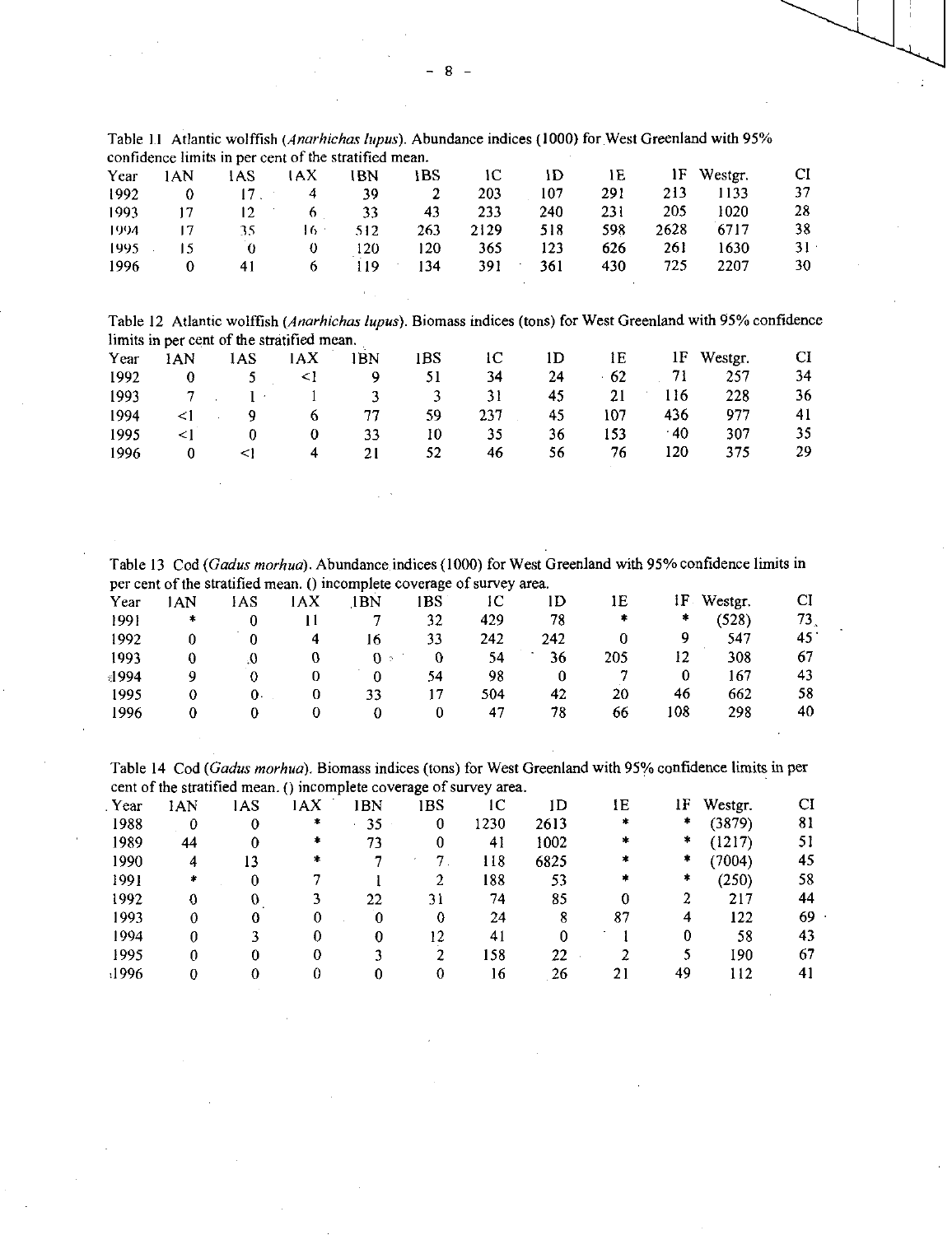<sup>l</sup>\* ::Table 15 Starry skate *(Raja radiata).* Abundance indices (1000) for West Greenland with 95% confidence limits *in per cent of the stratified mean. () incomplete coverage of. urvey area.* 

|      |      |     | $\sim$ |      |      |      | .     |        |     |         |    |
|------|------|-----|--------|------|------|------|-------|--------|-----|---------|----|
| Year | l AN | AS  | 1 A X  | BN   | IBS  |      | ID    | lΕ     | 1F  | Westgr. | Cl |
| 1991 | *    | 176 | 22     | 4028 | 890  | 876  | -140  | $\ast$ | *   | (7133)  | 53 |
| 1992 | 2600 | 387 | 710    | 3082 | 626  | 713  | 1404  | 177    | 21  | 9720    | 22 |
| 1993 | 1022 | 125 | 552    | 1872 | 608  | 1162 | 484   | 401    | 192 | 6419    | 20 |
| 1994 | 2406 | 636 | 131    | 5065 | 2367 | 3279 | 621   | 308    | 72  | 15885   | 22 |
| 1995 | 3245 | 170 | 802    | 3147 | 1243 | 560  | 3181. | 804    | 89  | 13240   | 22 |
| 1996 | 5586 | 429 | 842    | 4640 | 513  | 748  | 747   | 21     | 607 | 15134   | 24 |
|      |      |     |        |      |      |      |       |        |     |         |    |

 $\epsilon$ 

Table ,16 Starry skate *(Raja radiata).* Biomass (tons) for West Greenland with 95% confidence limits in per cent of the stratified mean. () incomplete coverage of survey area. •

| Year | lan | lAS | AΧ  | 1BN     | IBS | ıC.  | 1D  | 1E  | IF | Westgr. | CI |
|------|-----|-----|-----|---------|-----|------|-----|-----|----|---------|----|
| 1989 | 220 | 38  | *   | 257     | 110 | -202 | 44  | *   | *  | (870)   | 24 |
| 1990 | 10  |     | *   | $272$ . | 27  | 224  | 703 | *   | ÷  | (1237)  | 48 |
| 1991 | *   | 12  | 21  | 252     | .94 | 101  | 259 | *   | *  | (739)   | 32 |
| 1992 | 404 | 106 | 115 | 310     | 100 | 57   | 152 | 43  |    | 1292    | 20 |
| 1993 | 83  | 19  | 147 | 276     | 89  | 147  | 123 | 27  | 17 | 927     | 28 |
| 1994 | 501 | 88  | 194 | 560     | 341 | 355  | 89  | 122 | 11 | 2260    | 26 |
| 1995 | 397 | 16  | 299 | 483     | 401 | 138  | 335 | 138 | 25 | 2232    | 22 |
| 1996 | 806 | 46  | 691 | 632     | 69  | 120  | 81  | 199 | 54 | 2646    | 27 |

9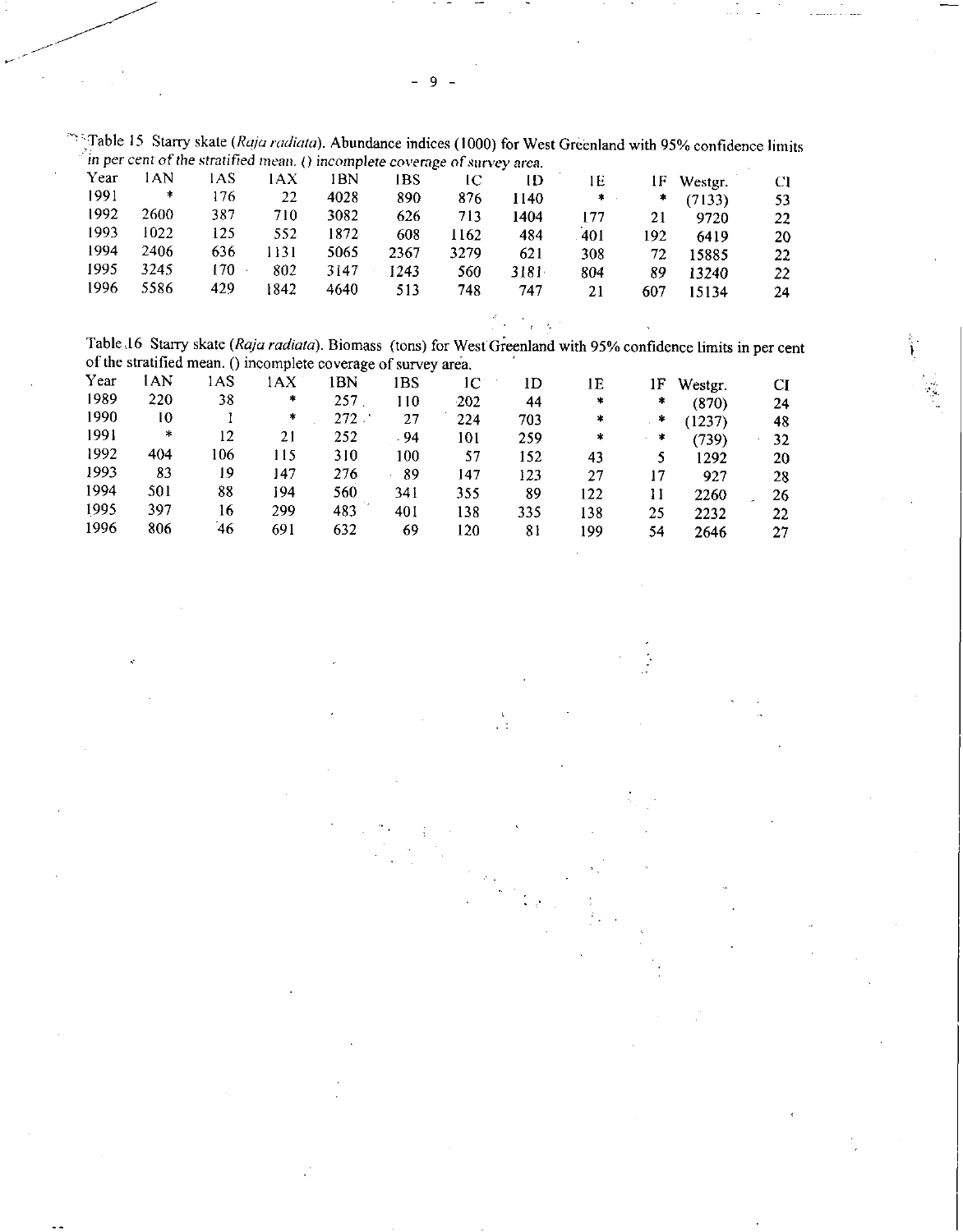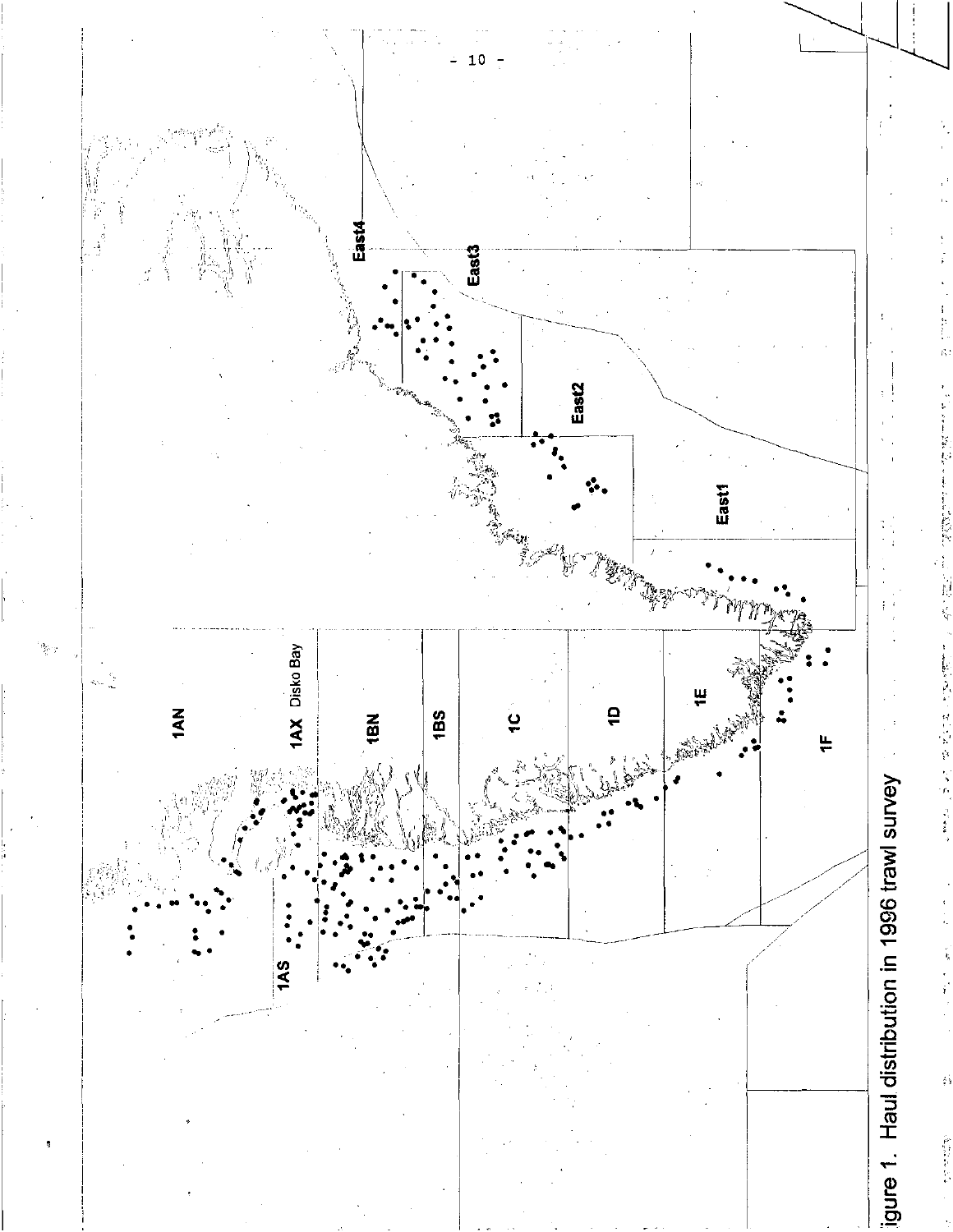

Figure 2. Greenland halibut (Reinhardtius hippoglossoides). Length frequencies for West Greenland, 1991-1996.

 $\gamma$  .

÷

 $11$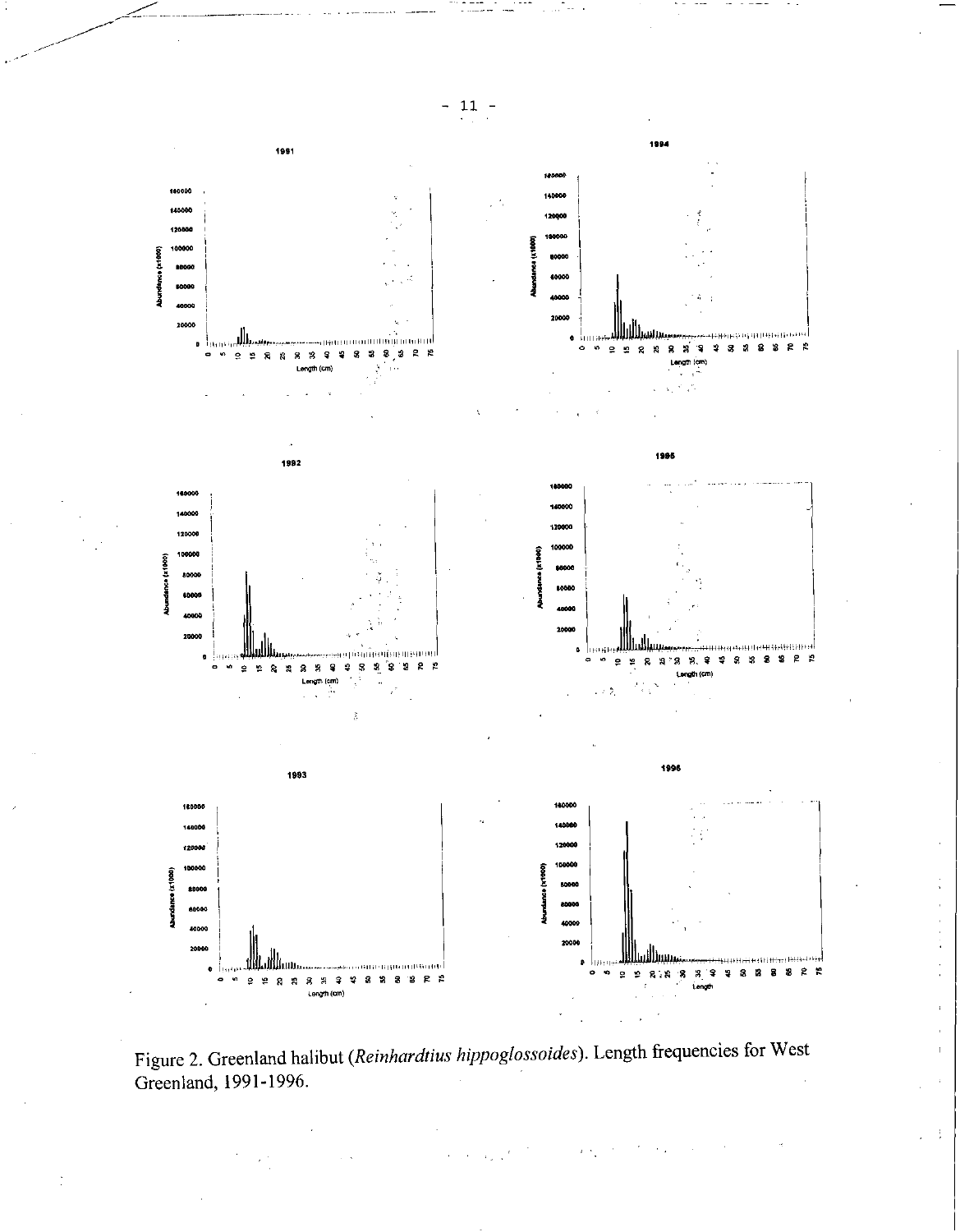

Figure 3. The age distribution of Greenland Halibut *(Reinhardtius hippoglossoides)* in 1996.

— 12 —

1400年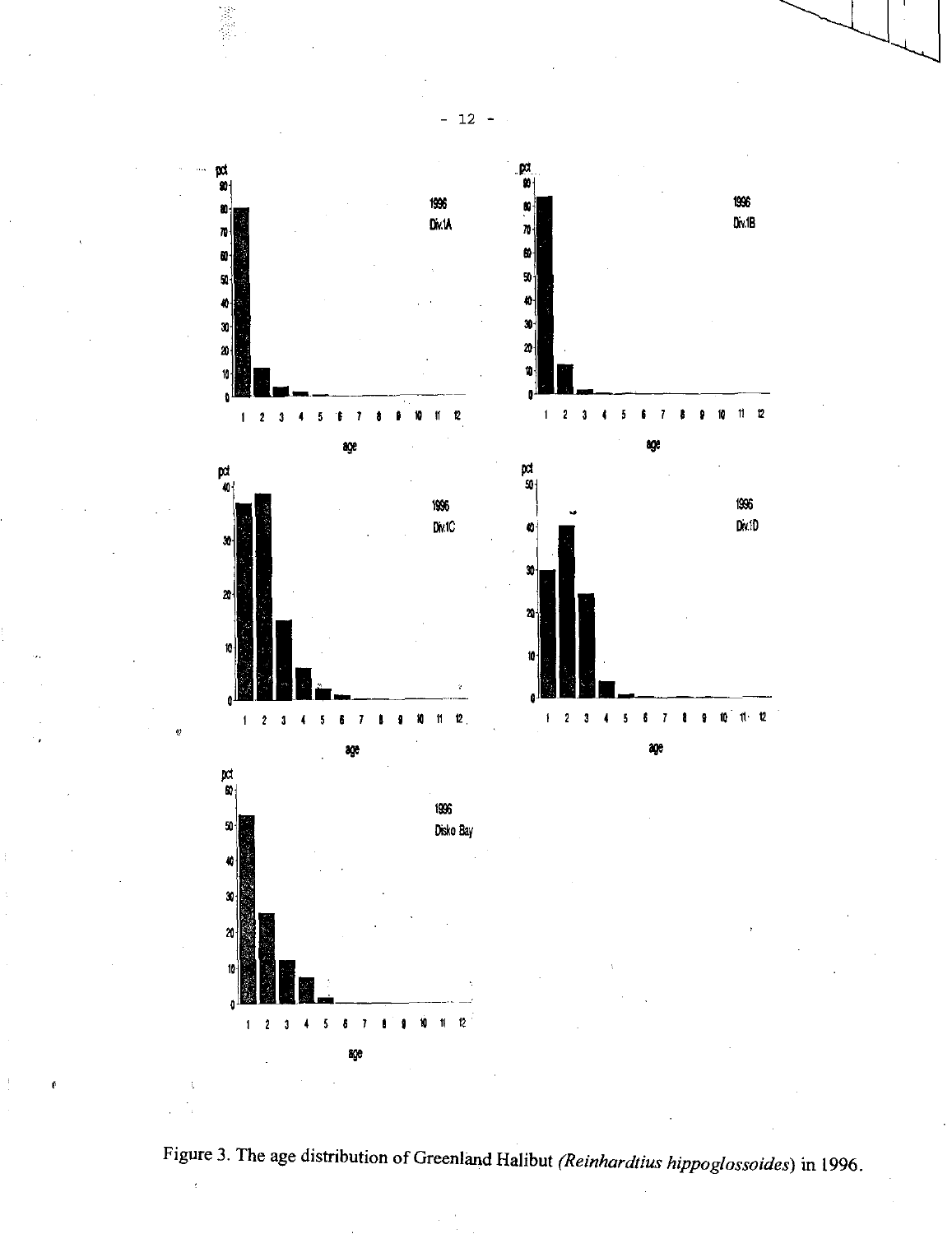## **Offshore Recruitment**



Figure 4 CPUE values (number/trawl hour) from the offshore suvey area and inshore Disko Bay (Division 1AX).

 $\mathcal{C}^{(1)}$ 

÷,

 $\ddot{\phantom{a}}$ 

13  $\overline{\phantom{0}}$  $\overline{\phantom{a}}$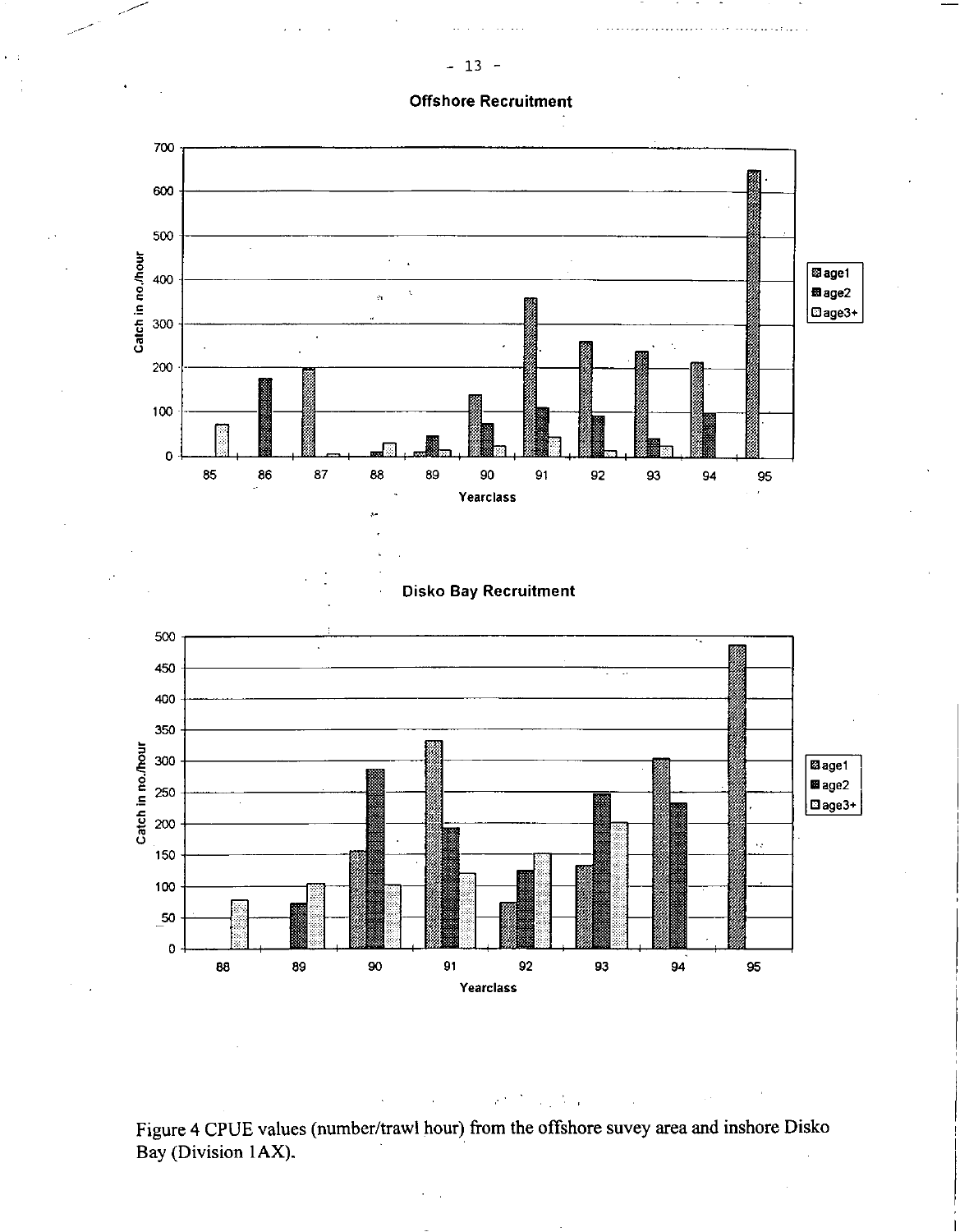



 $\mathbf{1}$ 4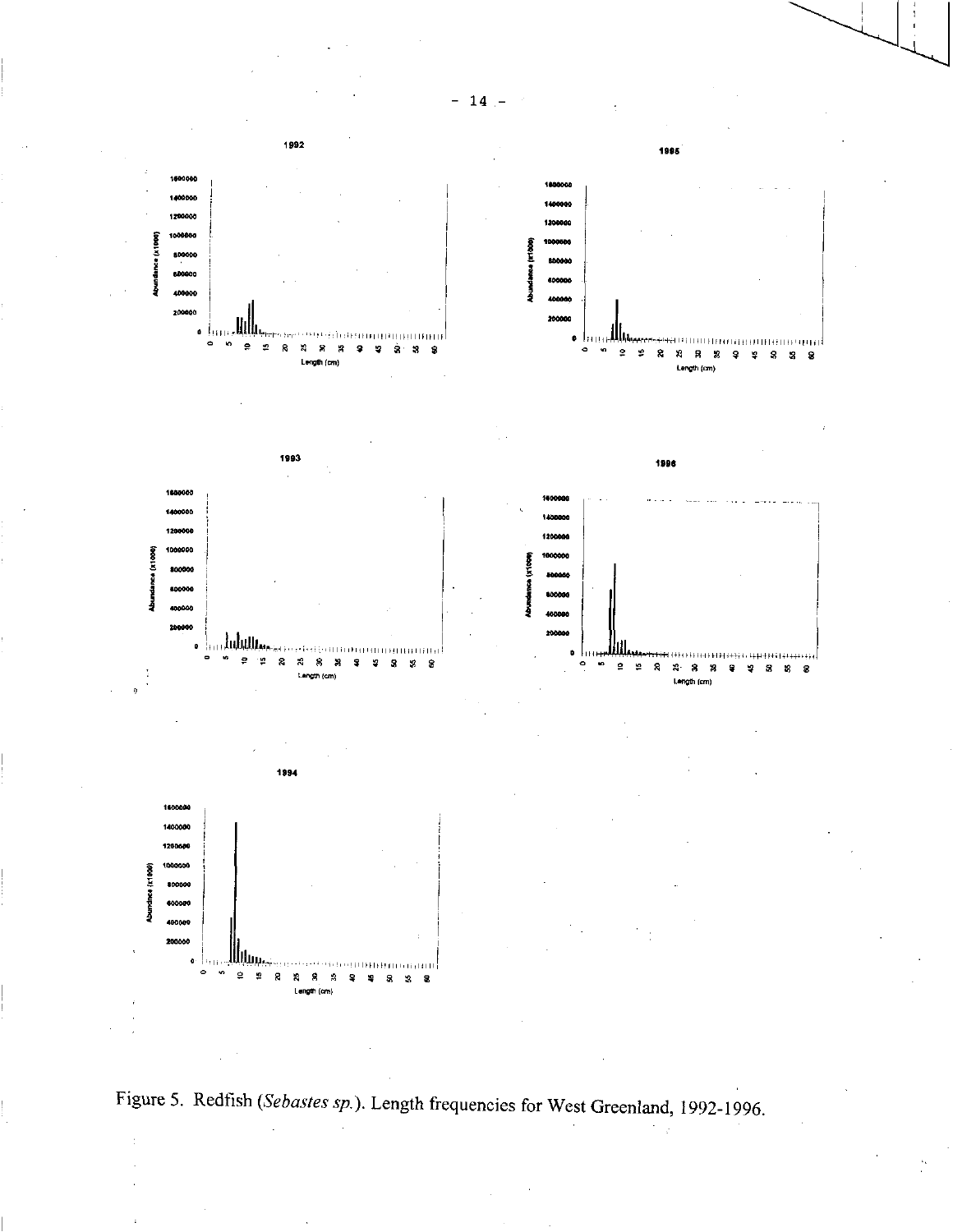



 $-15 -$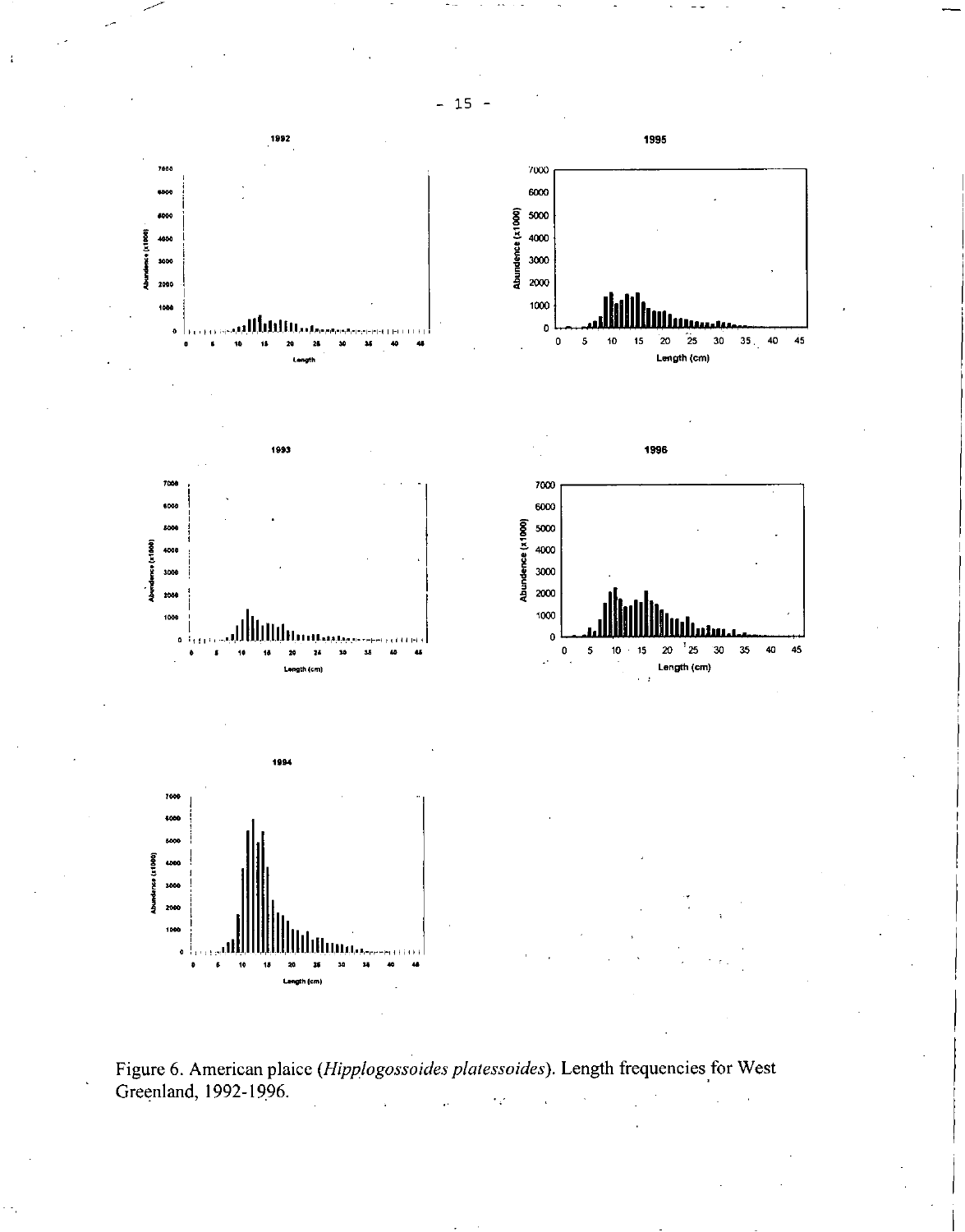